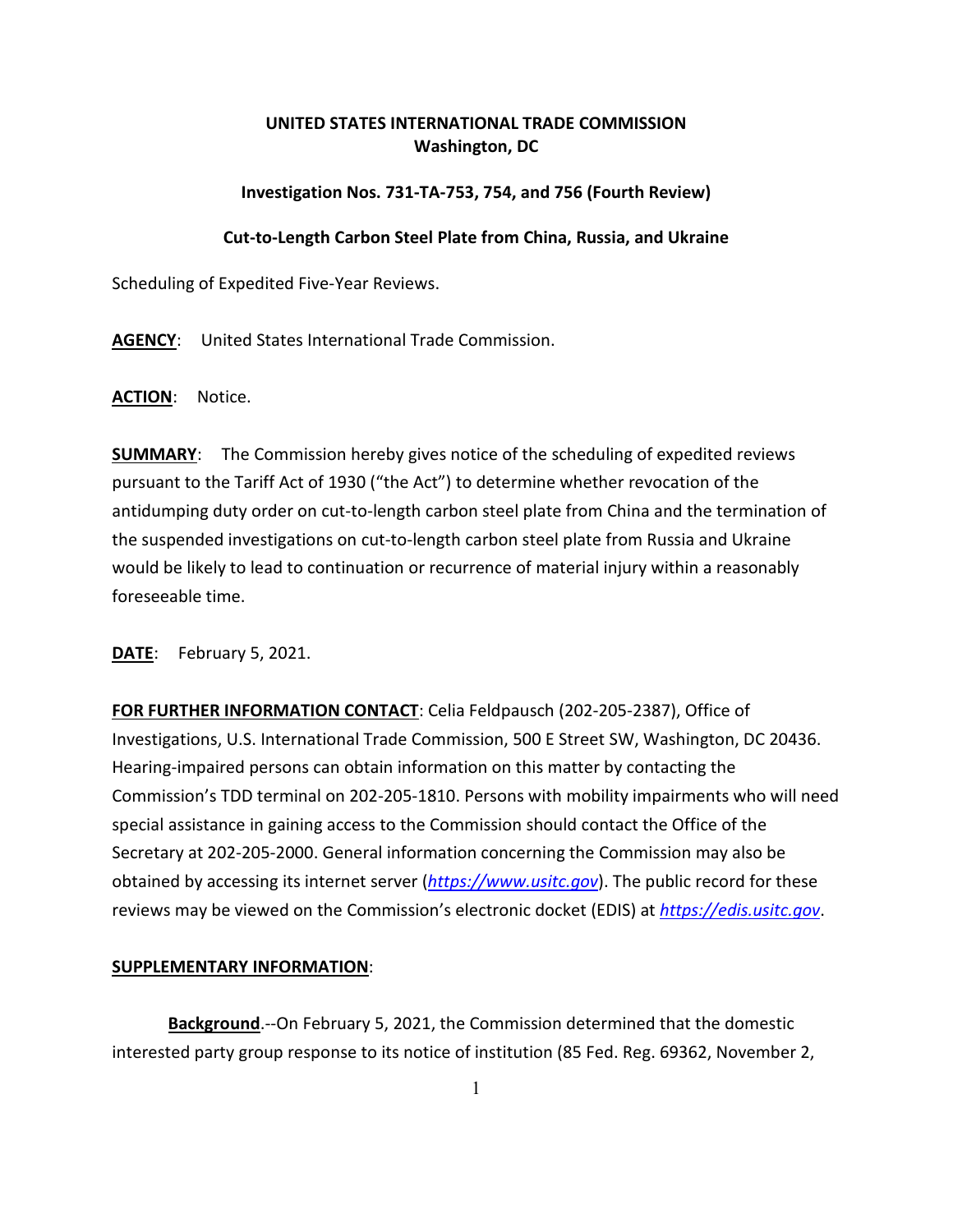2020) of the subject five-year reviews was adequate and that the respondent interested party group response was inadequate. The Commission did not find any other circumstances that would warrant conducting full reviews.<sup>1</sup> Accordingly, the Commission determined that it would conduct expedited reviews pursuant to section  $751(c)(3)$  of the Tariff Act of 1930 (19 U.S.C. 1675(c)(3)).

For further information concerning the conduct of these reviews and rules of general application, consult the Commission's Rules of Practice and Procedure, part 201, subparts A and B (19 CFR part 201), and part 207, subparts A, D, E, and F (19 CFR part 207).

Please note the Secretary's Office will accept only electronic filings at this time. Filings must be made through the Commission's Electronic Document Information System (EDIS, [https://edis.usitc.gov\)](https://edis.usitc.gov/). No in-person paper-based filings or paper copies of any electronic filings will be accepted until further notice.

**Staff report**.--A staff report containing information concerning the subject matter of the reviews will be placed in the nonpublic record on May 13, 2021, and made available to persons on the Administrative Protective Order service list for these reviews. A public version will be issued thereafter, pursuant to § 207.62(d)(4) of the Commission's rules.

**Written submissions**.--As provided in § 207.62(d) of the Commission's rules, interested parties that are parties to the reviews and that have provided individually adequate responses to the notice of institution, $2$  and any party other than an interested party to the reviews may file written comments with the Secretary on what determination the Commission should reach in the reviews. Comments are due on or before May 20, 2021 and may not contain new factual information. Any person that is neither a party to the five-year reviews nor an interested party may submit a brief written statement (which shall not contain any new factual information) pertinent to the reviews by May 20, 2021. However, should the Department of Commerce ("Commerce") extend the time limit for its completion of the final results of its reviews, the deadline for comments (which may not contain new factual information) on

<span id="page-1-0"></span> $1$  A record of the Commissioners' votes is available from the Office of the Secretary and at the Commission's website.

<span id="page-1-1"></span><sup>&</sup>lt;sup>2</sup> The Commission has found a joint response to its notice of institution filed on behalf of ArcelorMittal USA LLC, Nucor Corporation, and SSAB Enterprises, LLC, domestic producers of cut-tolength carbon steel plate, to each be individually adequate. Comments from other interested parties will not be accepted (*see* 19 CFR 207.62(d)(2)).